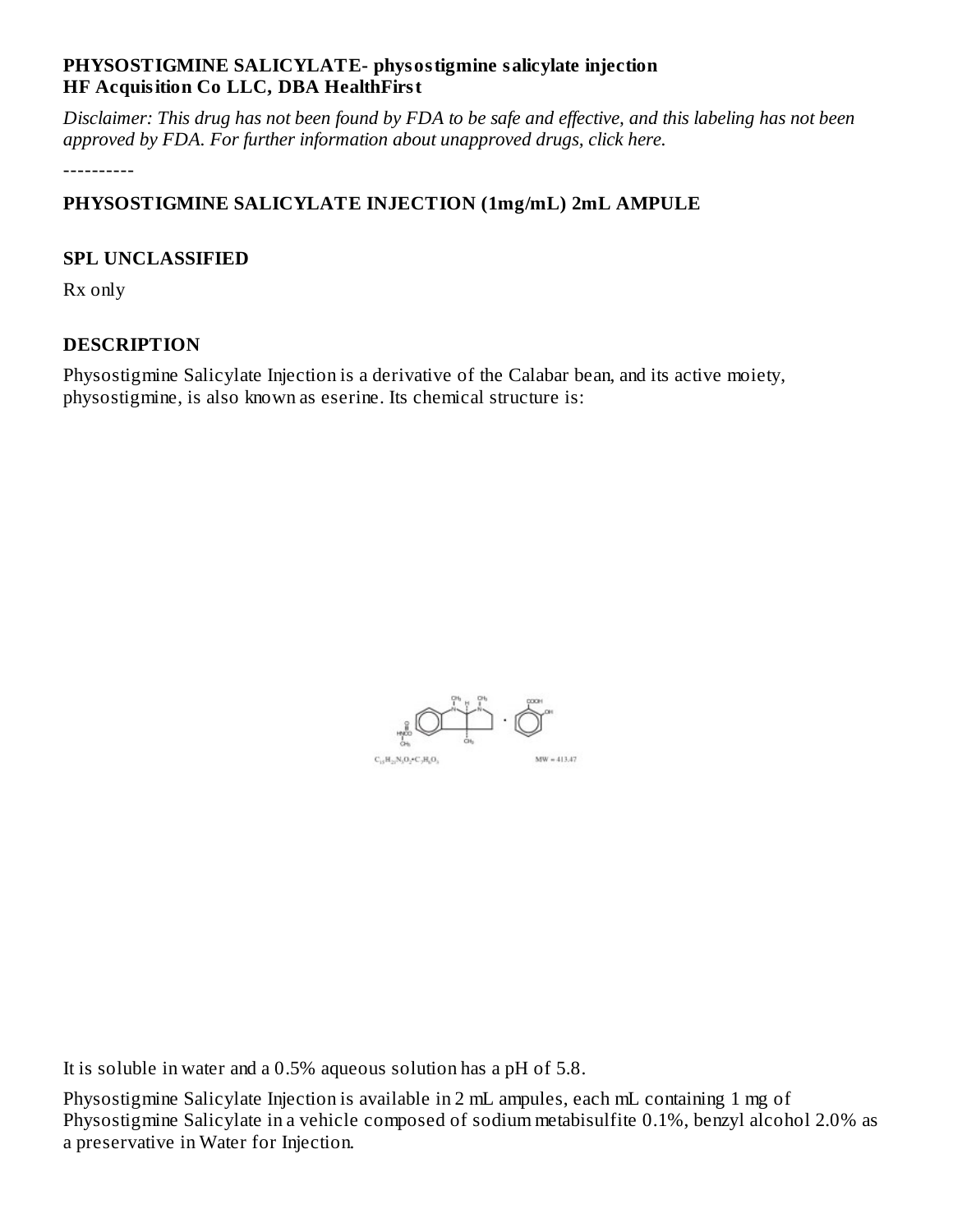# **CLINICAL PHARMACOLOGY**

Physostigmine Salicylate Injection is a reversible anticholinesterase which effectively increases the concentration of acetylcholine at the sites of cholinergic transmission. The action of acetylcholine is normally very transient because of its hydrolysis by the enzyme, acetylcholinesterase. Physostigmine Salicylate Injection inhibits the destructive action of acetylcholinesterase and thereby prolongs and exaggerates the effect of the acetylcholine.

Physostigmine Salicylate Injection contains a tertiary amine and easily penetrates the blood brain barrier, while an anticholinesterase, such as neostigmine, which has a quaternary ammonium ion is not capable of crossing the barrier. Physostigmine Salicylate Injection can reverse both central and peripheral anticholinergia. The anticholinergic syndrome has both central and peripheral signs and symptoms. Central toxic effects include anxiety, delirium, disorientation, hallucinations, hyperactivity and seizures. Severe poisoning may produce coma, medullary paralysis and death. Peripheral toxicity is characterized by tachycardia, hyperpyrexia, mydriasis, vasodilation, urinary retention, diminution of gastrointestinal motility, decrease of secretion in salivary and sweat glands, and loss of secretions in the pharynx, bronchi, and nasal passages.

Dramatic reversal of the effects of anticholinergic symptoms can be expected in minutes after the intravenous administration of Physostigmine Salicylate Injection, if the diagnosis is correct and the patient has not suffered anoxia or other insult. The duration of action of Physostigmine Salicylate Injection is relatively short, approximately 45 to 60 minutes.

Numerous drugs and some plants produce the anticholinergic syndrome either directly or as a side effect; this undesirable or potentially dangerous phenomenon may be brought about by either therapeutic doses or overdoses of the drugs. Such drugs include among others, atropine, other derivatives of the belladonna alkaloids, tricyclic antidepressants, phenothiazines, and antihistamines.

# **INDICATIONS & USAGE**

To reverse the effect upon the central nervous system, caused by clinical or toxic dosages of drugs capable of producing the anticholinergic syndrome.

# **CONTRAINDICATIONS**

Physostigmine Salicylate Injection should not be used in the presence of asthma, gangrene, diabetes, cardiovascular disease, mechanical obstruction of the intestine or urogenital tract or any vagotonic state, and in patients receiving choline esters and depolarizing neuromuscular blocking agents (decamethonium, succinylcholine).

For post-anesthesia, the concomitant use of atropine with physostigmine salicylate is not recommended, since the atropine antagonizes the action of physostigmine.

# **WARNINGS**

Contains sodium bisulfite, a sulfite that may cause allergic-type reactions including anaphylactic symptoms and life-threatening or less severe asthmatic episodes in certain susceptible people. The overall prevalence of sulfite sensitivity in the general population is unknown and probably low. Sulfite sensitivity is seen more frequently in asthmatic than in non-asthmatic people.

If excessive symptoms of salivation, emesis, urination and defecation occur, the use of Physostigmine Salicylate Injection should be terminated. If excessive sweating or nausea occur, the dosage should be reduced.

Intravenous administration should be at a slow, controlled rate, no more than 1 mg per minute (see DOSAGE. Rapid administration can cause bradycardia, hypersalivation leading to a respiratory difficulties and possible convulsions.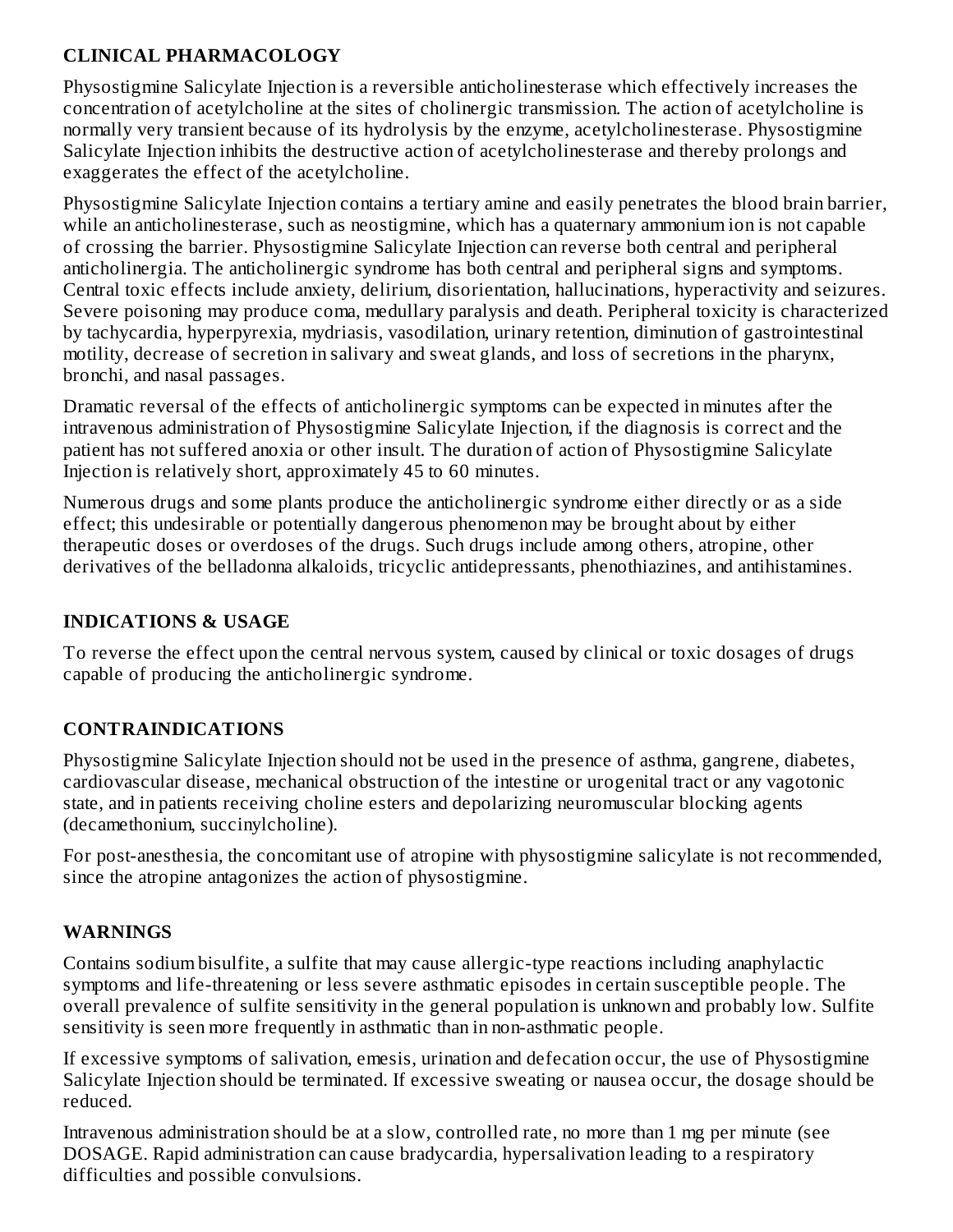An overdosage of Physostigmine Salicylate Injection can cause a cholinergic crisis.

### **PRECAUTIONS**

Because of the possibility of hypersensitivity in an occasional patient, atropine sulfate injection should always be at hand since it is an antagonist and antidote for physostigmine.

#### **USAGE IN PRENANCY**

Safe use in pregnancy and lactation has not been established; therefore, use in pregnant women, nursing mothers or women who may become pregnant requires that possible benefits be weighed against possible hazards to mother and child.

#### **ADVERSE REACTIONS**

Nausea, vomiting and salivation; can be offset by reducing dosage. Bradycardia and convulsions, if intravenous administration is too rapid. See DOSAGE AND ADMINISTRATION.

# **OVERDOSAGE**

Can cause a cholinergic crisis. Appropriate antidote is atropine sulfate.

#### **DOSAGE & ADMINISTRATION**

Past Anesthesia Care: 0.5 to 1.0 mg intramuscularly or intravenously. INTRAVENOUS ADMINISTRATION SHOULD BE AT A SLOW CONTROLLED RATE OF NO MORE THAN 1 MG PER MINUTE. Dosage may be repeated at intervals of 10 to 30 minutes if desired patient response is not obtained.

# **OVERDOSAGE OF DRUGS THAT CAUSE ANTICHOLINERGIC:**

2.0 mg intramuscularly or INTRAVENOUSLY AT SLOW CONTROLLED RATE (SEE ABOVE). Dosage may be repeated if life threatening signs, such as arrhythmia, convulsions or coma occurs.

#### **PEDIATRIC DOSAGE**

Recommended dosage is 0.02 mg/kg; intramuscularly or by slow intravenous injection, no more than 0.5 mg per minute. If the toxic effects persist, and there is no sign of cholinergic effects, the dosage may be repeated at 5 to 10 minute intervals until a therapeutic effect is obtained or a maximum of 2 mg dosage is attained.

IN ALL CASES OF POISONING, THE USUAL SUPPORTIVE MEASURES SHOULD BE UNDERTAKEN.

# **HOW SUPPLIED**

PHYSOSTIGMINE SALICYLATE INJECTION is supplied in the following dosage forms. NDC 51662-1439-1 PHYSOSTIGMINE SALICYLATE INJECTION (1mg/mL) 2mL AMPULE

HF Acquisition Co LLC, DBA HealthFirst Mukilteo, WA 98275

Also supplied in the following manufacture supplied dosage forms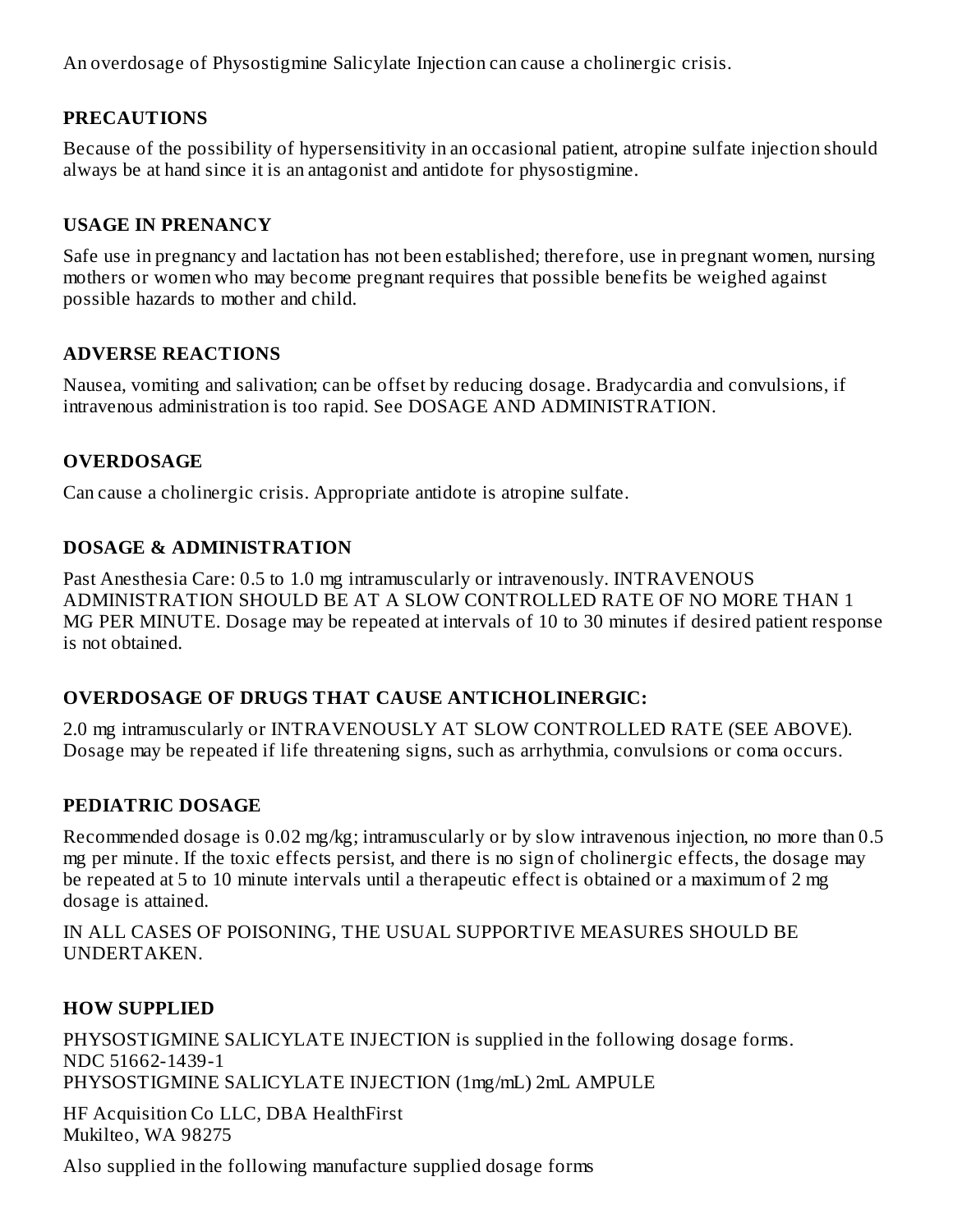NDC 17478-510-02

2 mL Ampules packed 10 per box, 1 mg per mL.

STORAGE: Store at 20° to 25°C (68° to 77°F) [see USP Controlled Room Temperature].

SOME DRUGS WHICH PRODUCE THE ANTICHOLINERGIC SYNDROME

Amitriptyline, Amoxapine, Anisotropine, Atropine, Benztropine, Biperiden, Carbinoxamine, Clidinium, Cyclobenzaprine, Desipramine, Doxepin, Homatropine, Hyoscine, Hyoscyamine, Hyoscyamus, Imipramine, Lorazepam, Maprotiline, Mepenzolate, Nortriptyline, Propantheline, Protriptyline, Scopolamine, Trimipramine.

SOME PLANTS THAT PRODUCE THE ANTICHOLINERGIC SYNDROME

Black Henbane, Deadly Night Shade, Devil's Apple, Jimson Weed, Loco Seeds or Weeds, Matrimony Vine, Night Blooming Jessamine, Stinkweed.

Akorn Manufactured by: Akorn, Inc. Lake Forest, IL 60045

PS00N Rev. 06/16

# **PRINCIPAL DISPLAY PANEL - AMPULE LABEL**

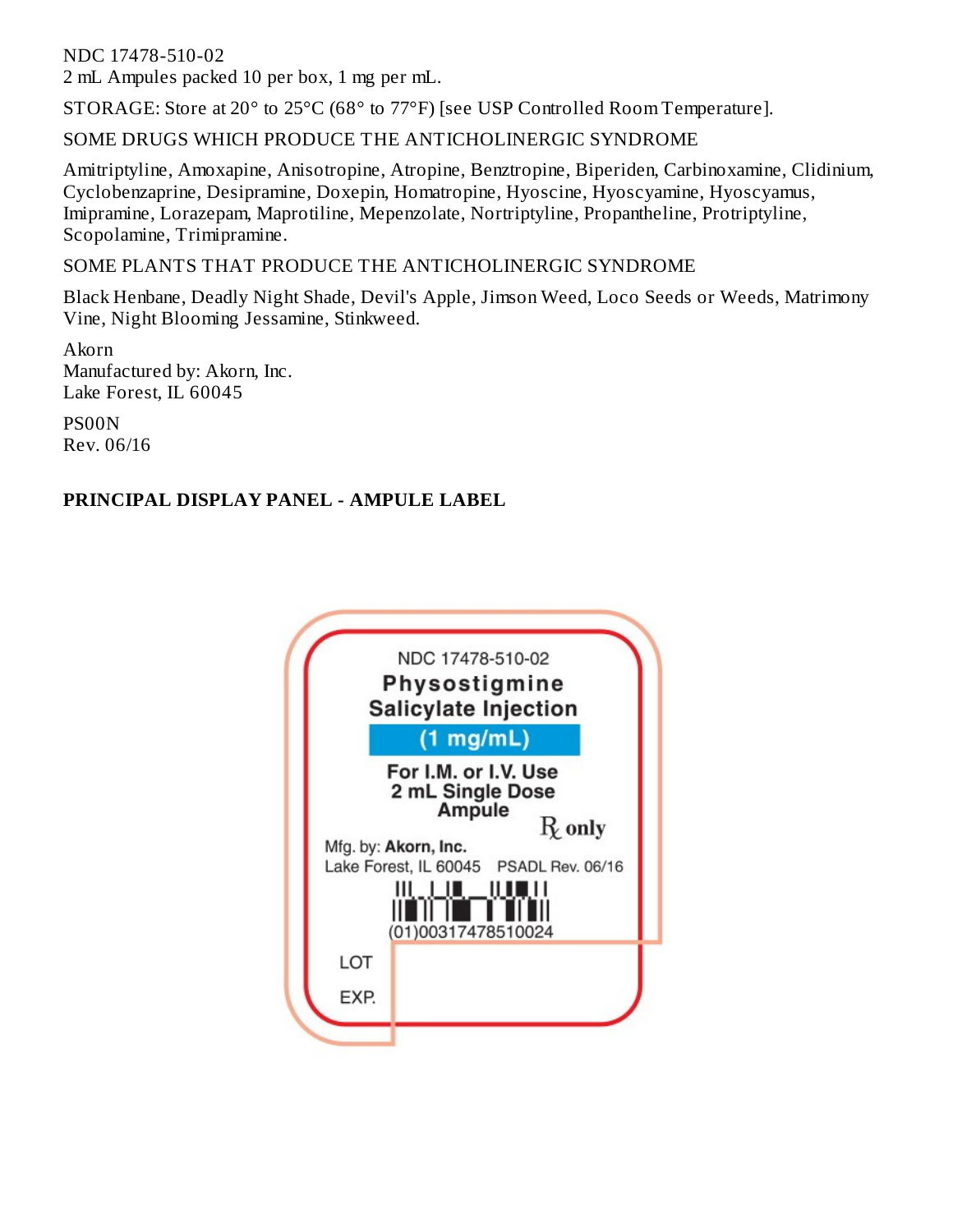#### **PRINCIPAL DISPLAY PANEL - SERIALIZED AMPULE LABELING**



| <b>PHYSOSTIGMINE SALICYLATE</b>    |                         |                    |                               |  |  |  |  |
|------------------------------------|-------------------------|--------------------|-------------------------------|--|--|--|--|
| physostigmine salicylate injection |                         |                    |                               |  |  |  |  |
|                                    |                         |                    |                               |  |  |  |  |
| <b>Product Information</b>         |                         |                    |                               |  |  |  |  |
| Product Type                       | HUMAN PRESCRIPTION DRUG | Item Code (Source) | NDC:51662-1439(NDC:17478-510) |  |  |  |  |
| <b>Route of Administration</b>     | <b>INTRAVENOUS</b>      |                    |                               |  |  |  |  |
|                                    |                         |                    |                               |  |  |  |  |
|                                    |                         |                    |                               |  |  |  |  |